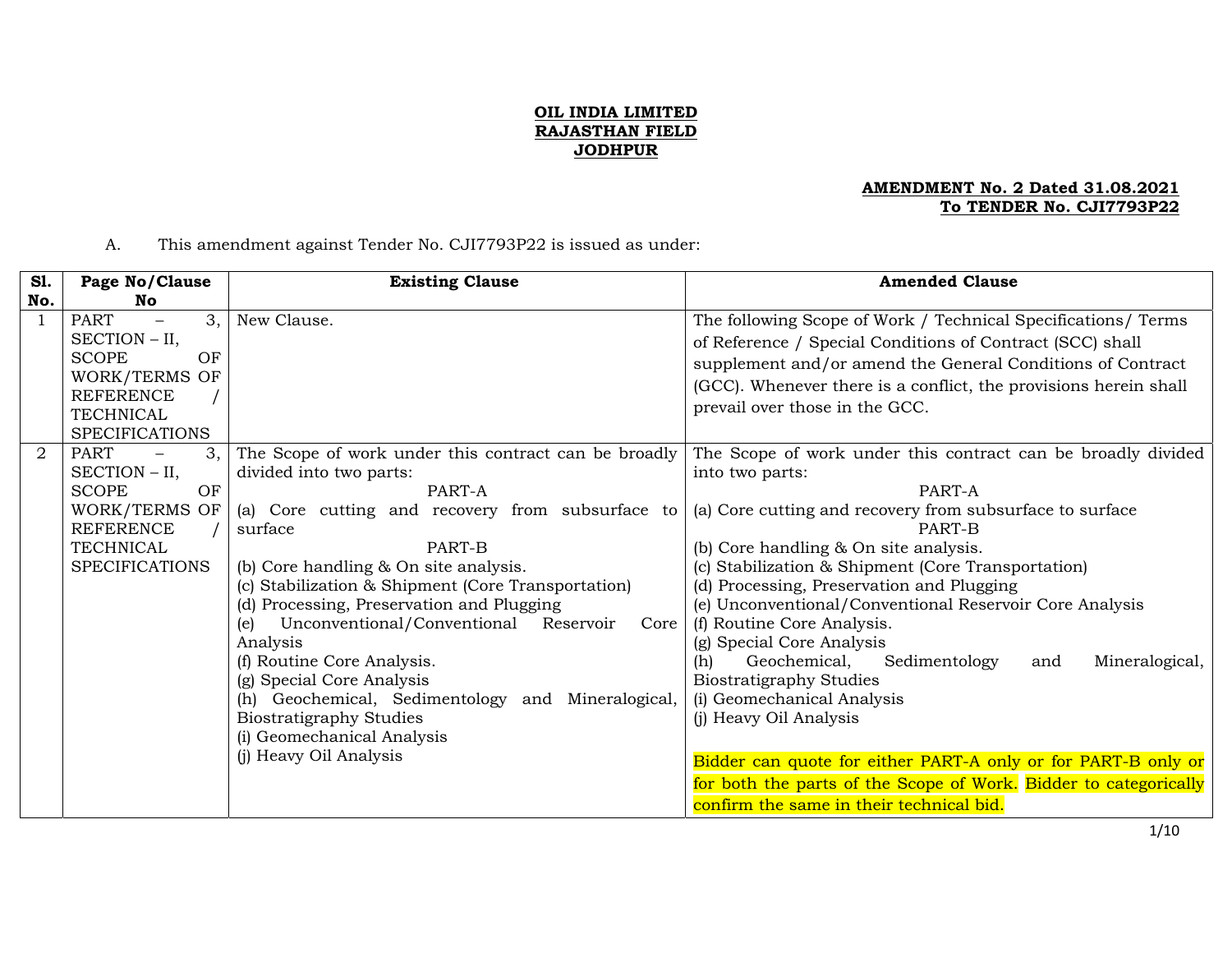| 3<br>$\overline{4}$ | <b>PART</b><br>3,<br>$\overline{\phantom{m}}$<br>SECTION - II,<br>SCOPE OF WORK,<br>Clause no. 3.0<br><b>PART</b><br>3,<br>$\overline{\phantom{m}}$<br>SECTION - II,<br>SCOPE OF WORK,<br>Clause no. 3.0 | Rajasthan Field-OIL is planning<br>to<br>acquire<br>unconventional & conventional cores in India specially<br>in Rajasthan Basins. These cores will be taken by<br>unconventional & conventional coring method and the<br>diameter of the core will be in the range of 3.5 inch to 4<br>inches. The inner barrel will be of Fiber Glass material.<br>Coring (maximum 27 meter in one run) of all rock types<br>(carbonate,<br>sand/sandstone,<br>limestone/dolomite,<br>shale/mudstone, salt/anhydrite) in vertical holes of 8<br>$\frac{1}{2}$ & 12 $\frac{1}{4}$ diameter in the depth range of (500m –<br>2200) m | Rajasthan Field-OIL is planning to acquire unconventional &<br>conventional cores in India specially in Rajasthan Basins. These<br>cores will be taken by unconventional & conventional coring<br>method and the diameter of the core will be in the range of 3.5<br>inch to 4 inches. The inner barrel will be of <b>Aluminium</b> material.<br>Coring (maximum 18 meter in one run) of all rock types<br>sand/sandstone,<br>limestone/dolomite,<br>(carbonate,<br>shale/mudstone, salt/anhydrite) in vertical holes of $8\frac{1}{2}$ & 12<br>$\frac{1}{4}$ " diameter in the depth range of (500m – 2200) m                              |
|---------------------|----------------------------------------------------------------------------------------------------------------------------------------------------------------------------------------------------------|----------------------------------------------------------------------------------------------------------------------------------------------------------------------------------------------------------------------------------------------------------------------------------------------------------------------------------------------------------------------------------------------------------------------------------------------------------------------------------------------------------------------------------------------------------------------------------------------------------------------|---------------------------------------------------------------------------------------------------------------------------------------------------------------------------------------------------------------------------------------------------------------------------------------------------------------------------------------------------------------------------------------------------------------------------------------------------------------------------------------------------------------------------------------------------------------------------------------------------------------------------------------------|
| 5                   | <b>PART</b><br>3,<br>$\overline{\phantom{0}}$<br>SECTION - II,<br>SCOPE OF WORK,<br>Clause no. 3.1 (A)<br>(3)                                                                                            | Core Handling Equipment complete with<br>Core cradle<br>Gypsum, Resin or foam stabilization to secure /<br>preserve the one<br>meter cores in the inner tube.<br>Foam to secure the one-meter core in the packing<br>box to avoid<br>damage during transportation.<br>2" masking tapes<br>Red and black indelible markers<br>Eye mask / respirator gloves<br>Circular air saw c/w carbide tipped blade for fiber<br>inner tube<br>Toolbox (hammers, nails etc.)<br>Ratchet Straps for securing core barrels to cradles.                                                                                              | Core Handling Equipment complete with<br>• Core cradle<br>• Gypsum, Resin or foam stabilization to secure / preserve the<br>one<br>meter cores in the inner tube.<br>• Foam to secure the one-meter core in the packing box to avoid<br>damage during transportation.<br>$\cdot$ 2" masking tapes<br>• Red and black indelible markers<br>• Eye mask / respirator gloves<br>• Circular air saw c/w carbide tipped blade or Circular Electrical<br>saw c/w carbide tipped blade with separate electrical connection<br>for Aluminium inner tube<br>• Toolbox (hammers, nails etc.)<br>• Ratchet Straps for securing core barrels to cradles. |
| 6                   | <b>PART</b><br>3,<br>$\overline{\phantom{0}}$<br>SECTION - II,<br>SCOPE OF WORK,<br>Clause no. $3.1$ (A)<br>(1)                                                                                          | Any other material, consumable and tools required<br>Complete set of Coring Unit comprising of:<br>Outer barrels, inner barrels complete with swivel,<br>stabilizers<br>Core catching equipment, all accessories & tools<br>required during<br>operation with sufficient back-up required for trouble<br>free<br>operation.<br>Handling tools and spares.                                                                                                                                                                                                                                                            | • Any other material, consumable and tools required<br>Complete set of Coring Unit comprising of:<br>2 Nos. Outer barrels (9 m), inner barrels complete with swivel,<br>stabilizers<br>Core catching equipment, all accessories & tools required<br>during<br>operation with sufficient back-up required for trouble free<br>operation.<br>Handling tools and spares.<br>Cross-over sub as per the Contractor's core assembly and                                                                                                                                                                                                           |
|                     |                                                                                                                                                                                                          | Cross-over sub, if required.                                                                                                                                                                                                                                                                                                                                                                                                                                                                                                                                                                                         | overshot connection as under, if required:                                                                                                                                                                                                                                                                                                                                                                                                                                                                                                                                                                                                  |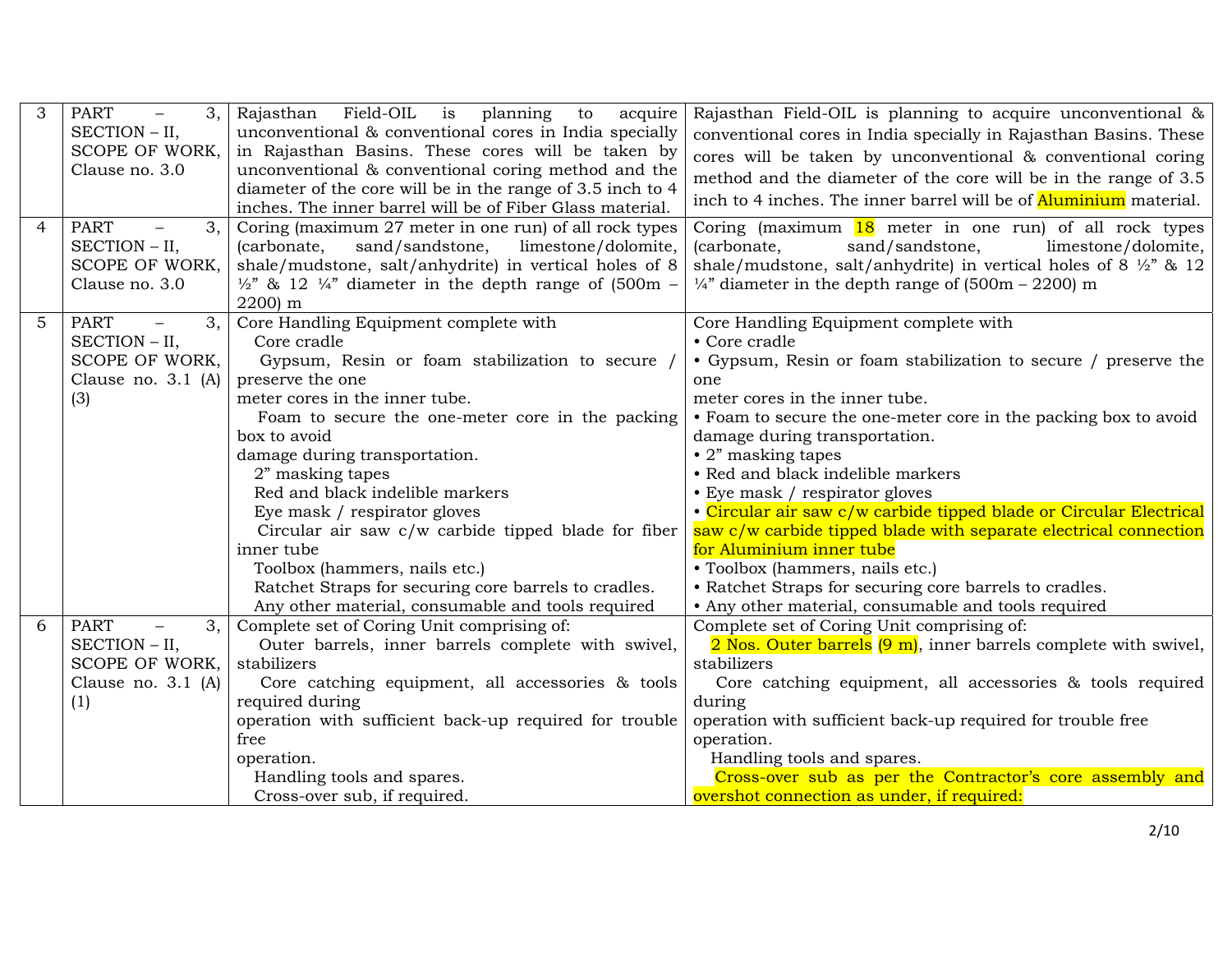|                |                                                                 | Circulating sub on top of core barrel.                                                                      | a) For $8.1/2$ " hole-6.1/2" d/collar with 4" IF connection.                                                                    |
|----------------|-----------------------------------------------------------------|-------------------------------------------------------------------------------------------------------------|---------------------------------------------------------------------------------------------------------------------------------|
|                |                                                                 | End caps / clamps / tape.                                                                                   | b) For $12.1/4$ " hole-8" d/collar with $6.5/8$ " Reg                                                                           |
|                |                                                                 | Core plugging tool with core trimming tool                                                                  | Circulating sub on top of core barrel.                                                                                          |
|                |                                                                 | Core Gamma Tool.                                                                                            | End caps / clamps / tape.                                                                                                       |
|                |                                                                 | Any other material, consumable and tools required.                                                          | Core plugging tool with core trimming tool                                                                                      |
|                |                                                                 |                                                                                                             | Core Gamma Tool.                                                                                                                |
|                |                                                                 |                                                                                                             | Any other material, consumable and tools required.                                                                              |
| $\overline{7}$ | $PART - 2$ ,<br>BID                                             | Provided that the sister subsidiary/co-subsidiary                                                           | Provided that the sister subsidiary/co-subsidiary company and                                                                   |
|                | <b>EVALUATION</b>                                               | company and the bidding company are both directly                                                           | the bidding company are both 100% subsidiaries of an ultimate                                                                   |
|                | CRITERIA,                                                       | 100%<br>subsidiaries<br>owned<br><sub>of</sub><br>ultimate<br>an                                            | parent/holding company either directly or through intermediate                                                                  |
|                | <b>SECTION</b><br>$\overline{\phantom{a}}$<br>A,                | parent/holding company.                                                                                     | 100% subsidiaries of the ultimate parent/holding company or                                                                     |
|                | Clause 1.15.1                                                   |                                                                                                             | through any other 100% subsidiary company within the                                                                            |
|                |                                                                 |                                                                                                             | ultimate parent/holding company. Documentary evidence to                                                                        |
|                |                                                                 |                                                                                                             | this effect to be submitted by the ultimate parent/holding                                                                      |
|                |                                                                 |                                                                                                             | company along with the technical bid.                                                                                           |
| 8              | PART $-2$ ,<br>BID                                              | Provided that the sister subsidiary/co-subsidiary                                                           | Provided that the sister subsidiary/co-subsidiary company and                                                                   |
|                | <b>EVALUATION</b>                                               | company and the bidding company are both directly                                                           | the bidding company are both 100% subsidiaries of an ultimate                                                                   |
|                | CRITERIA,                                                       | 100%<br>owned<br>subsidiaries<br><sub>of</sub><br>ultimate<br>an                                            | parent/holding company either directly or through intermediate                                                                  |
|                | SECTION -<br><b>B</b> ,                                         | parent/holding company.                                                                                     | 100% subsidiaries of the ultimate parent/holding company or                                                                     |
|                | Clause 1.15.1                                                   |                                                                                                             | through any other 100% subsidiary company within the                                                                            |
|                |                                                                 |                                                                                                             | ultimate parent/holding company. Documentary evidence to                                                                        |
|                |                                                                 |                                                                                                             | this effect to be submitted by the ultimate parent/holding                                                                      |
|                |                                                                 |                                                                                                             | company along with the technical bid.                                                                                           |
| 9              | PART $-2$ ,<br>BID                                              | Provided that the sister subsidiary/co-subsidiary                                                           | Provided that the sister subsidiary/co-subsidiary company and                                                                   |
|                | <b>EVALUATION</b>                                               | company and the bidding company are both directly                                                           | the bidding company are both 100% subsidiaries of an ultimate                                                                   |
|                | CRITERIA,                                                       | 100%<br>owned<br>subsidiaries<br>of<br>ultimate<br>an                                                       | parent/holding company either directly or through intermediate                                                                  |
|                | $d$ SECTION – C,                                                | parent/holding company.                                                                                     | 100% subsidiaries of the ultimate parent/holding company or                                                                     |
|                | Clause 1.15.1                                                   |                                                                                                             | through any other 100% subsidiary company within the                                                                            |
|                |                                                                 |                                                                                                             | ultimate parent/holding company. Documentary evidence to                                                                        |
|                |                                                                 |                                                                                                             | this effect to be submitted by the ultimate parent/holding                                                                      |
|                |                                                                 |                                                                                                             | company along with the technical bid.                                                                                           |
| 10             | PART $-2$ ,<br>BID                                              | The Bidder should be able to complete the initial                                                           | The Bidder should be able to complete the initial mobilization of                                                               |
|                | <b>EVALUATION</b>                                               | mobilization of all their resources at the very first well                                                  | all their resources at the very first well in Western Rajasthan                                                                 |
|                | CRITERIA,                                                       | in Western Rajasthan (India) and start work within                                                          | (India) and start work within forty-five (45) days from initial                                                                 |
|                |                                                                 |                                                                                                             |                                                                                                                                 |
|                |                                                                 |                                                                                                             |                                                                                                                                 |
|                | <b>SECTION</b><br>A,<br>$\overline{\phantom{m}}$<br>Clause 1.19 | thirty (30) days from initial mobilization notice and<br>subsequent mobilizations within ten (10) days from | mobilization notice and subsequent mobilizations within ten (10)<br>days from subsequent mobilization notice by Company. Bidder |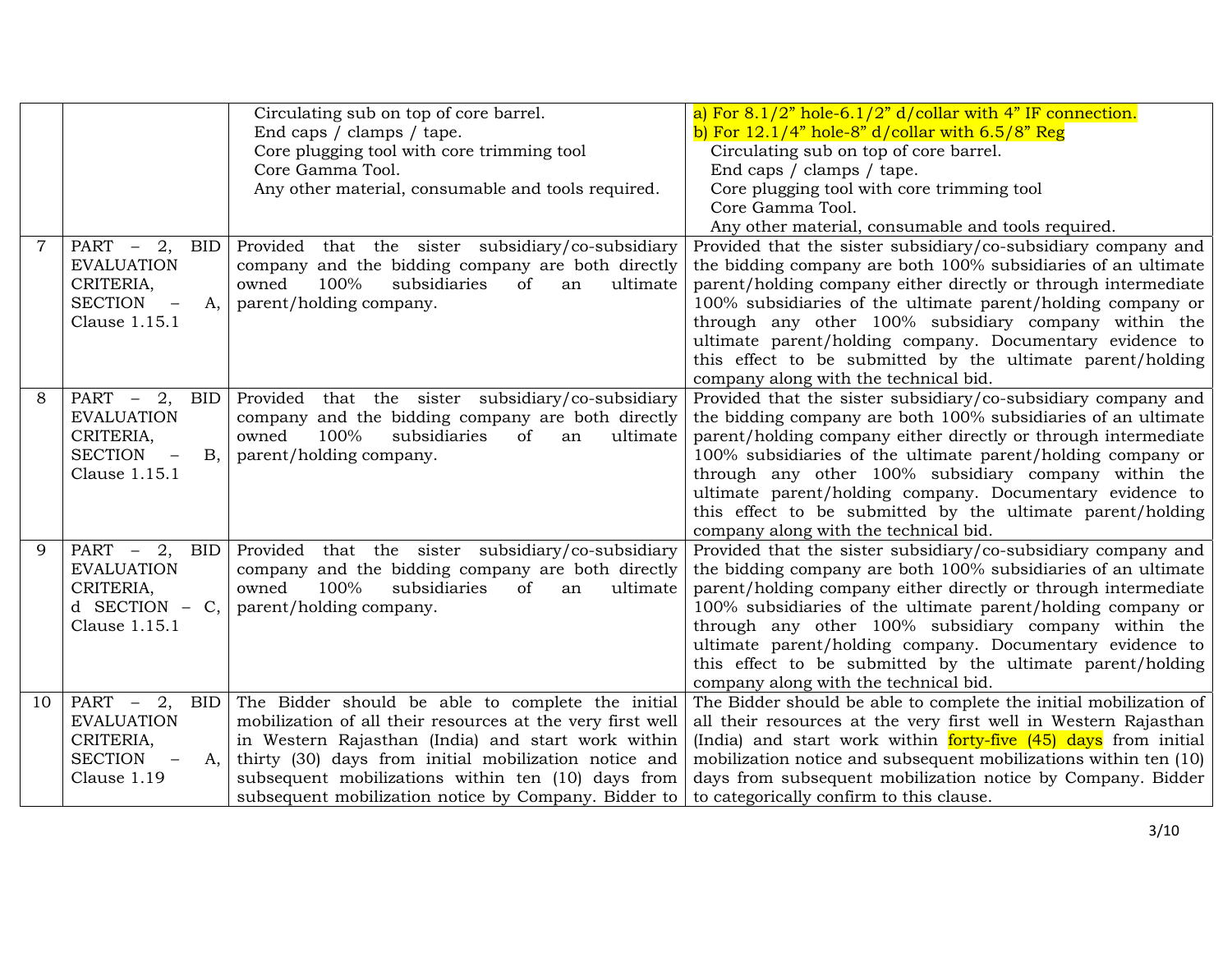|    |                                                                                                                         | categorically confirm to this clause.                                                                                                                                                                                                                                                                                                                                                 |                                                                                                                                                                                                                                                                                                                                                                                                                                                                                                                                                                                                                                                                                                                                                                                                                                                                                                                                                                                                                                                                                                             |
|----|-------------------------------------------------------------------------------------------------------------------------|---------------------------------------------------------------------------------------------------------------------------------------------------------------------------------------------------------------------------------------------------------------------------------------------------------------------------------------------------------------------------------------|-------------------------------------------------------------------------------------------------------------------------------------------------------------------------------------------------------------------------------------------------------------------------------------------------------------------------------------------------------------------------------------------------------------------------------------------------------------------------------------------------------------------------------------------------------------------------------------------------------------------------------------------------------------------------------------------------------------------------------------------------------------------------------------------------------------------------------------------------------------------------------------------------------------------------------------------------------------------------------------------------------------------------------------------------------------------------------------------------------------|
| 11 | PART $-2$ ,<br>BID<br><b>EVALUATION</b><br>CRITERIA,<br><b>SECTION</b><br>C,<br>$\overline{\phantom{m}}$<br>Clause 1.19 | The Bidder should be able to complete the initial<br>mobilization of all their resources at the very first well<br>in Western Rajasthan (India) and start work within<br>thirty (30) days from initial mobilization notice and<br>subsequent mobilizations within ten (10) days from<br>subsequent mobilization notice by Company. Bidder to<br>categorically confirm to this clause. | The Bidder should be able to complete the initial mobilization of<br>all their resources at the very first well in Western Rajasthan<br>(India) and start work as under:<br>i) Within forty-five (45) days from initial mobilization notice and<br>subsequent mobilizations within ten (10) days from subsequent<br>mobilization notice by Company. Bidder to categorically confirm<br>to this clause for Part-A of SOW (Core cutting and recovery from<br>subsurface to surface).<br>ii) Within thirty (30) days from initial mobilization notice and<br>subsequent mobilizations within ten (10) days from subsequent<br>mobilization notice by Company. Bidder to categorically confirm<br>to this clause for Part-B of SOW ((Core handling & On site<br>analysis, Stabilization & Shipment (Core Transportation),<br>Preservation<br>Processing,<br>and<br>Plugging,<br>Unconventional/Conventional Reservoir Core Analysis, Routine<br>Core Analysis, Special Core Analysis, Geochemical,<br>Sedimentology and Mineralogical, Biostratigraphy Studies,<br>Geomechanical Analysis, Heavy Oil Analysis). |
| 12 | <b>FORWARDING</b><br>LETTER,<br>Clause<br>no. $7.1$ (i) (b)                                                             | Power of Attorney for signing the bid.                                                                                                                                                                                                                                                                                                                                                | Power of Attorney / Resolution of Company's Board of Directors<br>for signing the bid.                                                                                                                                                                                                                                                                                                                                                                                                                                                                                                                                                                                                                                                                                                                                                                                                                                                                                                                                                                                                                      |
| 13 |                                                                                                                         |                                                                                                                                                                                                                                                                                                                                                                                       | Revised Proforma-H is uploaded alongwith.                                                                                                                                                                                                                                                                                                                                                                                                                                                                                                                                                                                                                                                                                                                                                                                                                                                                                                                                                                                                                                                                   |
| 14 | PART<br>3,<br>$\overline{\phantom{0}}$<br>SECTION - II,<br>SCOPE OF WORK,                                               | New Clause                                                                                                                                                                                                                                                                                                                                                                            | Petrophysical Log Based Sample Optimisation (Cluster<br>Analysis): Petrophysical log based analysis through an<br>appropriate statistical method to select the samples for the<br>above analysis to be performed. Generally it is done to optimise<br>the number of samples to an apparent level of heterogeneity<br>within a given database.<br>Data Integration and Interpretation and deliverables:<br>Core evaluation report to be submitted with an overview of<br>wellsite and coring operations, analysis of canister gas content<br>and gas composition data, standard geochemical analysis<br>(TOC/Programmed pyrolysis), XRD, SRP, adsorption isotherm(if<br>available) and rock mechanical data(if available). Report should<br>also include basic interpretation of all data on a per formation                                                                                                                                                                                                                                                                                                 |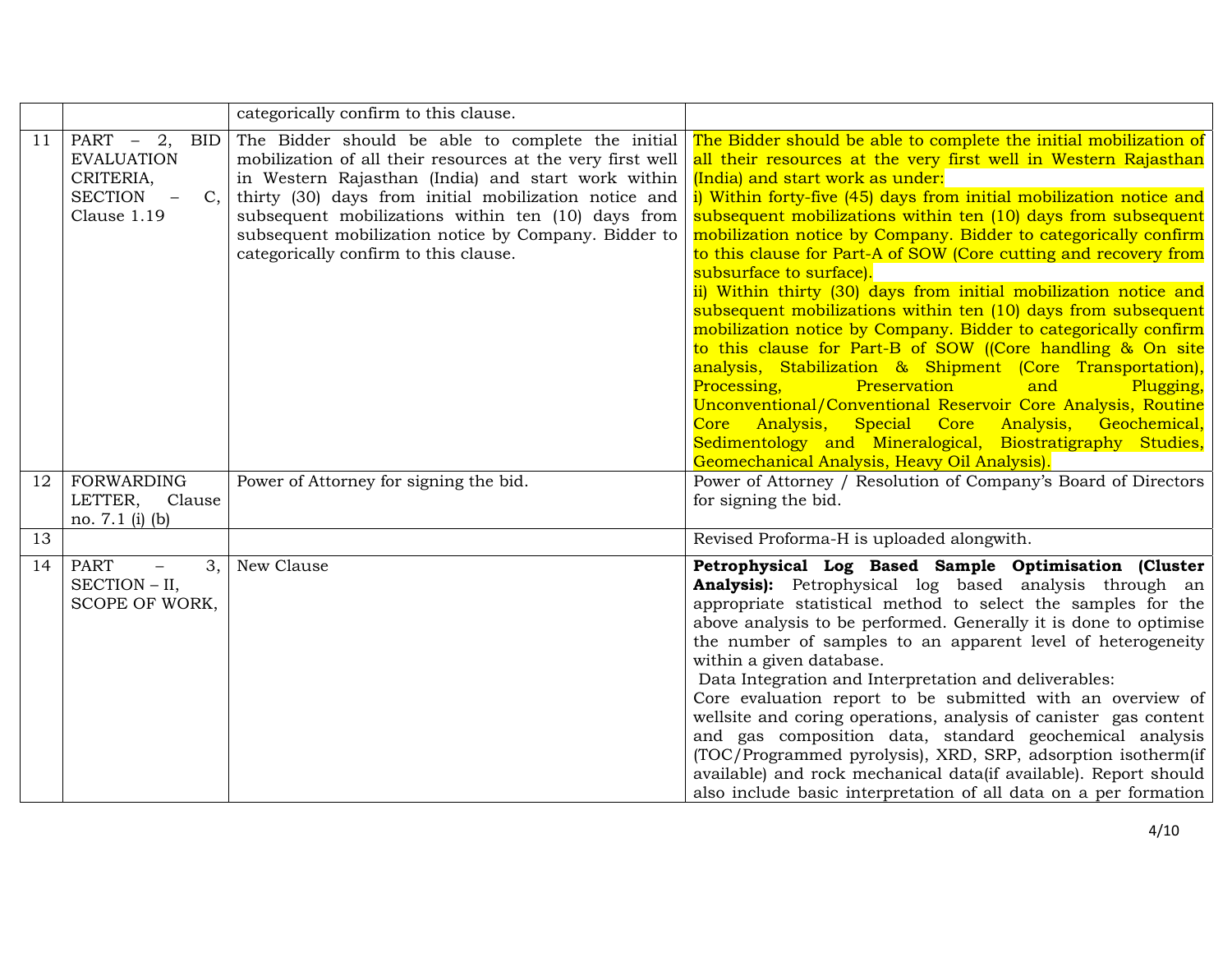|    |                                        |                                                           | basis. Interpretation includes calculated gas storage capacities<br>{free, adsorbed (as a function of TOC), and dissolved} to estimate<br>Total Gas Storage Capacity and Gas-in-Place. For liquid rich<br>formations, oil saturation and Oil-in-Place estimation based on<br>geochemical and /or SRP data should also be included.<br>Comparison should be made between avg. canister gas content<br>and calculated gas storage capacity (midpoint of reservoir).<br>Report should provide best statistical analysis required to<br>complete the log to core calibration and/or the Hydrocarbon-in-<br>Place analysis report.<br>Log to core calibration and Hydrocarbon-in-Place analysis<br>should involve the utilization of relevant and available rock and<br>fluid data, computer based log interpretation. Using rock and<br>fluid data multi-variate solutions to log response should be<br>derived to develop statistically significant solutions for<br>mineralogy, organic richness, porosity, fluid saturation,<br>permeability and rock mechanical properties. The calibrated log |
|----|----------------------------------------|-----------------------------------------------------------|------------------------------------------------------------------------------------------------------------------------------------------------------------------------------------------------------------------------------------------------------------------------------------------------------------------------------------------------------------------------------------------------------------------------------------------------------------------------------------------------------------------------------------------------------------------------------------------------------------------------------------------------------------------------------------------------------------------------------------------------------------------------------------------------------------------------------------------------------------------------------------------------------------------------------------------------------------------------------------------------------------------------------------------------------------------------------------------------|
|    |                                        |                                                           | model should be based upon exclusive unconventional log<br>analysis methods which are used to estimate rock and reservoir<br>properties including Hydrocarbon-in-Place and reservoir quality<br>in both cored and un-cored intervals at the same resolution as<br>the log depth-step. Deliverables should include details of log<br>model solutions, compiled LAS file (log, core and model digits)<br>and relevant depth plots and models.<br>The deliverables will include but not limited to:                                                                                                                                                                                                                                                                                                                                                                                                                                                                                                                                                                                               |
|    |                                        |                                                           | o All the observed or derived data are required in digital format.<br>Detail procedure of experiments<br>$\mathbf{O}$<br>Weekly progress of the job.<br>$\overline{O}$                                                                                                                                                                                                                                                                                                                                                                                                                                                                                                                                                                                                                                                                                                                                                                                                                                                                                                                         |
|    |                                        |                                                           | Final Interpretation report 2 hard copies along with Digital<br>$\mathbf{O}$<br>copy.<br>Final project report 2 hard copies along with Digital copy.                                                                                                                                                                                                                                                                                                                                                                                                                                                                                                                                                                                                                                                                                                                                                                                                                                                                                                                                           |
| 15 | <b>PART</b><br>3,<br>$\qquad \qquad -$ | Rock Mechanic Studies: (For both Conventional and         | Rock Mechanic Studies: (For both Conventional and                                                                                                                                                                                                                                                                                                                                                                                                                                                                                                                                                                                                                                                                                                                                                                                                                                                                                                                                                                                                                                              |
|    | SECTION - II,                          | unconventional)                                           | unconventional)                                                                                                                                                                                                                                                                                                                                                                                                                                                                                                                                                                                                                                                                                                                                                                                                                                                                                                                                                                                                                                                                                |
|    | SCOPE OF WORK,                         | Service provider to carry out the followings with respect | Service provider to carry out the followings with respect to rock                                                                                                                                                                                                                                                                                                                                                                                                                                                                                                                                                                                                                                                                                                                                                                                                                                                                                                                                                                                                                              |
|    | Clause no. $3.4$ (I)                   | to rock mechanic studies:                                 | mechanic studies:                                                                                                                                                                                                                                                                                                                                                                                                                                                                                                                                                                                                                                                                                                                                                                                                                                                                                                                                                                                                                                                                              |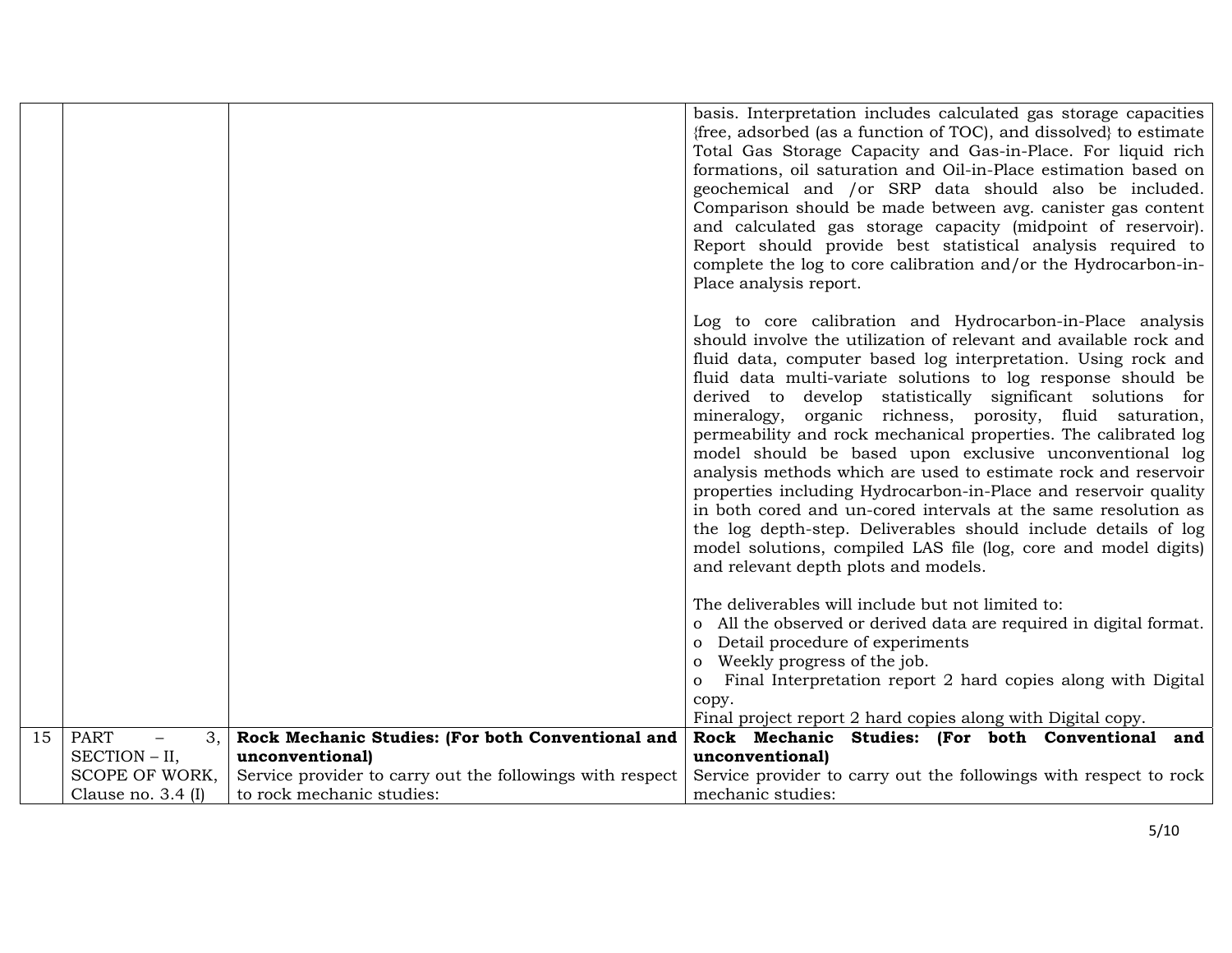|  | Test-triaxial<br>Triaxial<br>Strength<br>Compressive | Triaxial Compressive Strength Test-triaxial compressive            |
|--|------------------------------------------------------|--------------------------------------------------------------------|
|  | compressive strength and                             | strength and                                                       |
|  | static Young's modulus and Poisson's ratio at axial  | static Young's modulus and Poisson's ratio at axial strain rate of |
|  | strain rate of 5 x                                   | 5x                                                                 |
|  | $10 - 6$ per second.                                 | $10 - 6$ per second.                                               |
|  | Acoustic Velocity Test-Compressional (P) and shear   | Acoustic Velocity Test-Compressional (P) and shear (S) wave        |
|  | (S) wave velocities                                  | velocities                                                         |
|  | at 1MHz, dynamic elastic parameters etc.             | at 1MHz, dynamic elastic parameters etc.                           |
|  | Proppant embedment test.                             | Proppant embedment test.                                           |
|  | Compressive strength tests for fracture design and   | Compressive strength tests for fracture design and wellbore        |
|  | wellbore stability.                                  | stability.                                                         |
|  | Unconfined Compressive Strength (UCS)                | Unconfined Compressive Strength (UCS)                              |
|  | Multi-Stage Triaxial Compressive Strength (M-S TCS)  | Multi-Stage Triaxial Compressive Strength (M-S TCS)                |
|  | Triaxial Compressive Strength - VTI isotropy         |                                                                    |
|  | measurement                                          |                                                                    |
|  | Brazilian Tensile Strength                           |                                                                    |
|  | Thick Walled Cylinder (TWC)                          |                                                                    |
|  | Uniaxial Pore Volume Compressibility                 |                                                                    |
|  | <b>Brinell Hardness</b>                              |                                                                    |
|  | Leeb Hardness                                        |                                                                    |

B. Revised Price Bid Format (Proforma-B) has been uploaded under Notes & Attachments of e-tender portal.

- C. Replies to Pre-bid queries have been uploaded under Amendments folder of Technical Rfx.
- D. The Bid Closing/Technical Bid Opening Date of the Tender is extended as:

Bid Closing Date & Time: 14.09.2021 at 11-00 hrs. (IST)

Technical Bid Opening Date &Time: 14.09.2021 at 15-00 hrs. (IST)

E. All other terms & Conditions remain unchanged.

\*\*\*\*